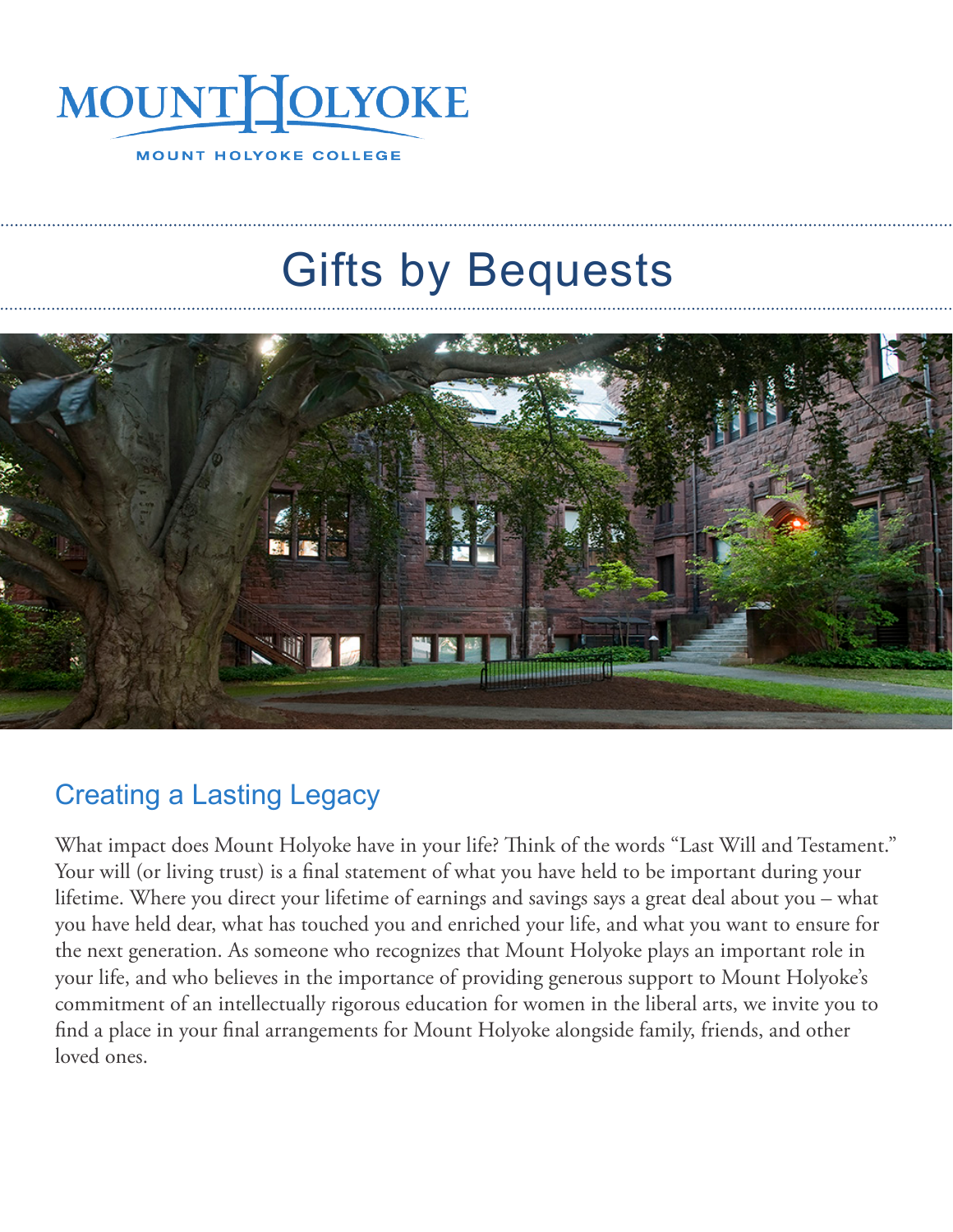### There are many advantages to bequest gifts:

- **• Easy to Arrange.** If you have not yet prepared a will, you should do so for a number of good reasons. It is simple for your attorney to incorporate gift language as a part of the drafting process, using the sample language we provide. If you already have a will, your attorney can draft an amendment to your will for a minimal charge. A gift can also be easily incorporated into a revocable living trust.
- **Retain full ownership and use of your assets throughout your life. Perhaps you want to** make a gift to support Mount Holyoke College but are not in a position to draw upon resources you may need in the years ahead. A bequest allows you to make a gift while preserving your financial security.
- **• Flexible.** A gift is not set in stone and can be changed if your life circumstances change.
- **• Possibly reduce taxes payable by your estate.** A bequest to Mount Holyoke results in a dollar-for-dollar estate tax charitable deduction.

# $\sum$ EXAMPLE:

The federal estate tax rate is 40%, and it is projected to be applied to taxable estates of over \$11,200,000 (\$22,400,000 for married couples). If your estate is large enough to be subject to tax, a \$100,000 bequest to Mount Holyoke will result in federal estate tax savings of \$40,000. This means the net cost of making the gift is only \$60,000. (There would also potentially be savings with regard to state estate tax if you live in a state with an estate tax.)



### Several types of bequests are possible:

- General, for a certain dollar amount "the sum of \$25,000"
- Specific, a particular asset "1,000 shares of XYZ stock"
- Residual, once other assets have been distributed "fifty percent of the rest, residue, and remainder of my estate"
- Contingent, only under certain conditions "in the event my spouse does not survive me"

In addition, your bequest can be used where the need is greatest or you can support a specific program.